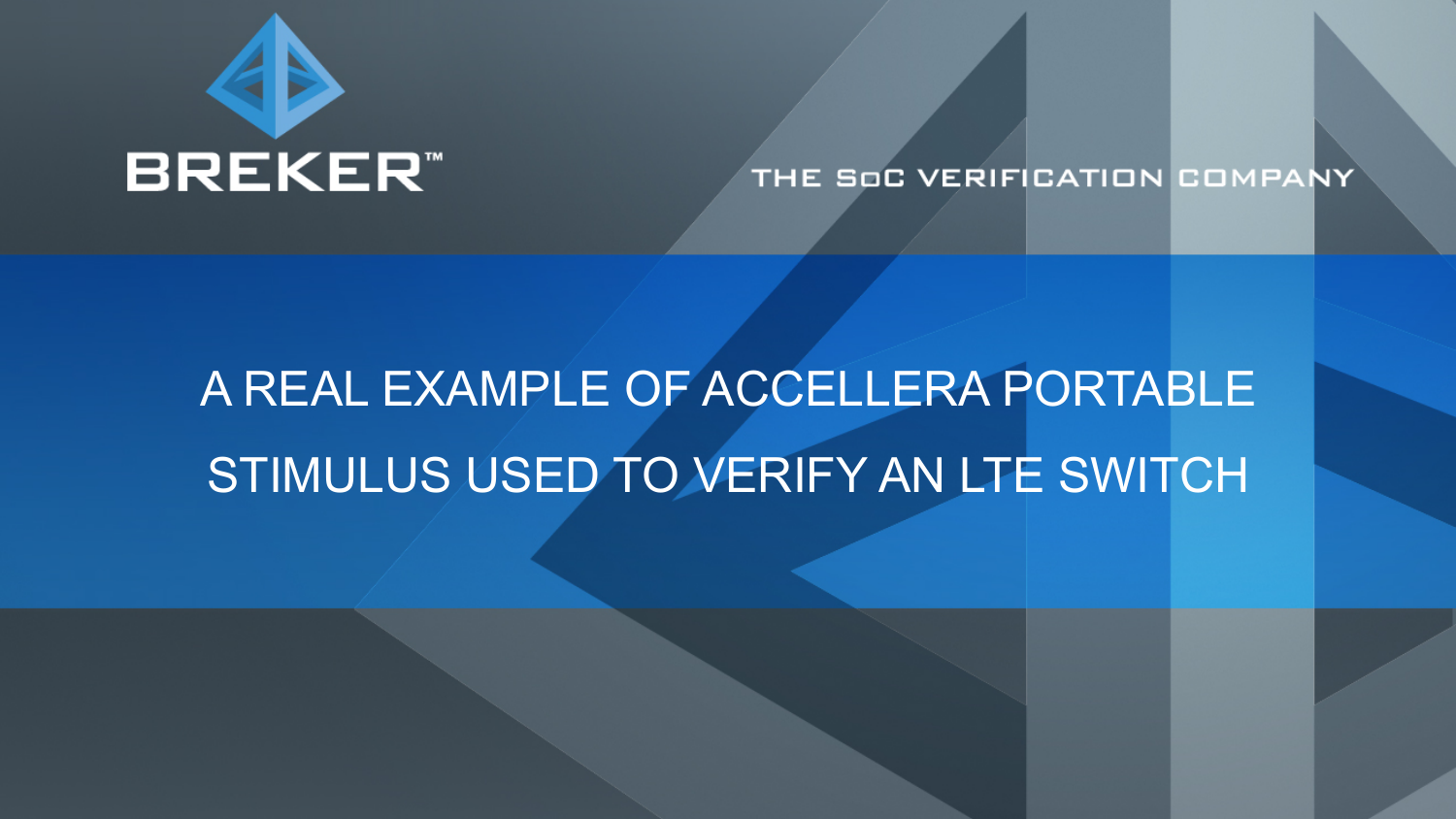# **Objective**

Generate software driven verification (SDV) test cases in "C" for an LTE Base Station Switch that increases coverage closure while reducing verification effort

- **Complex** design supporting many possible use models
- Particular focus on **dependency management** across tasks and resources
- Create **single verification model** that can scale from simple to complex tests
- Create **portable stimulus** model that can generate tests for simulation, emulation and post-silicon
- Create **self-checking** test cases that are easy to **debug**
- Prove **coverage closure** on system use cases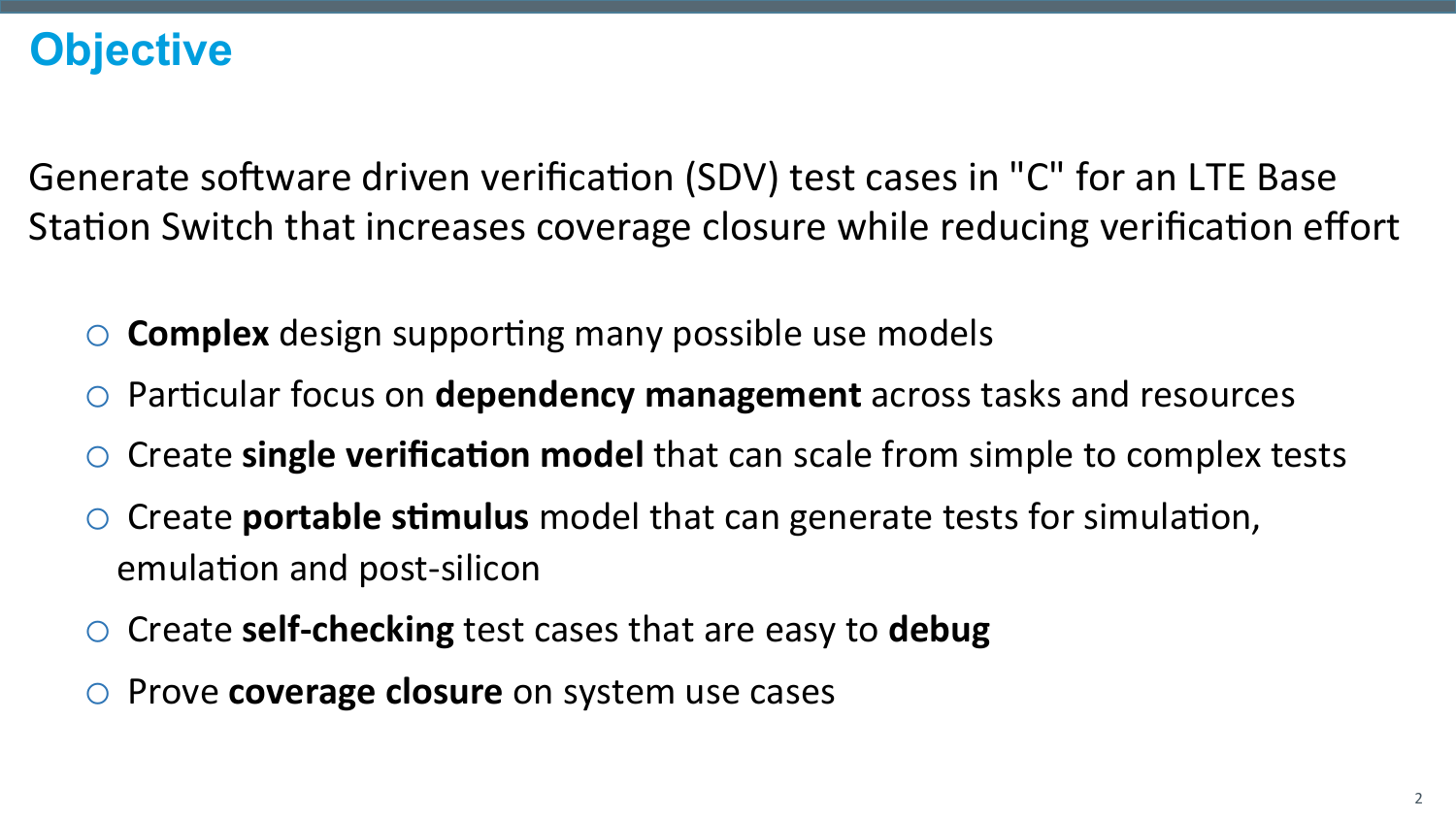# **LTE Base Station Switch Design**



**LTE Base Station Switch** 

- **CPUs** configure Task Dispatcher with 1000's of tasks
- **Task Dispatcher** schedules tasks on Taskers as resources become available
- Each task has **many possible formats** with different paths through system
- **Each task many have complex dependencies** on other tasks and resources
- **.** Task Dispatcher must manage dependencies across tasks and resources
- Task Dispatcher must **track progress and completion** of tasks to free resources
- One Task Dispatcher and multiple Taskers in each **cluster**
- **•** Multiple clusters in full chip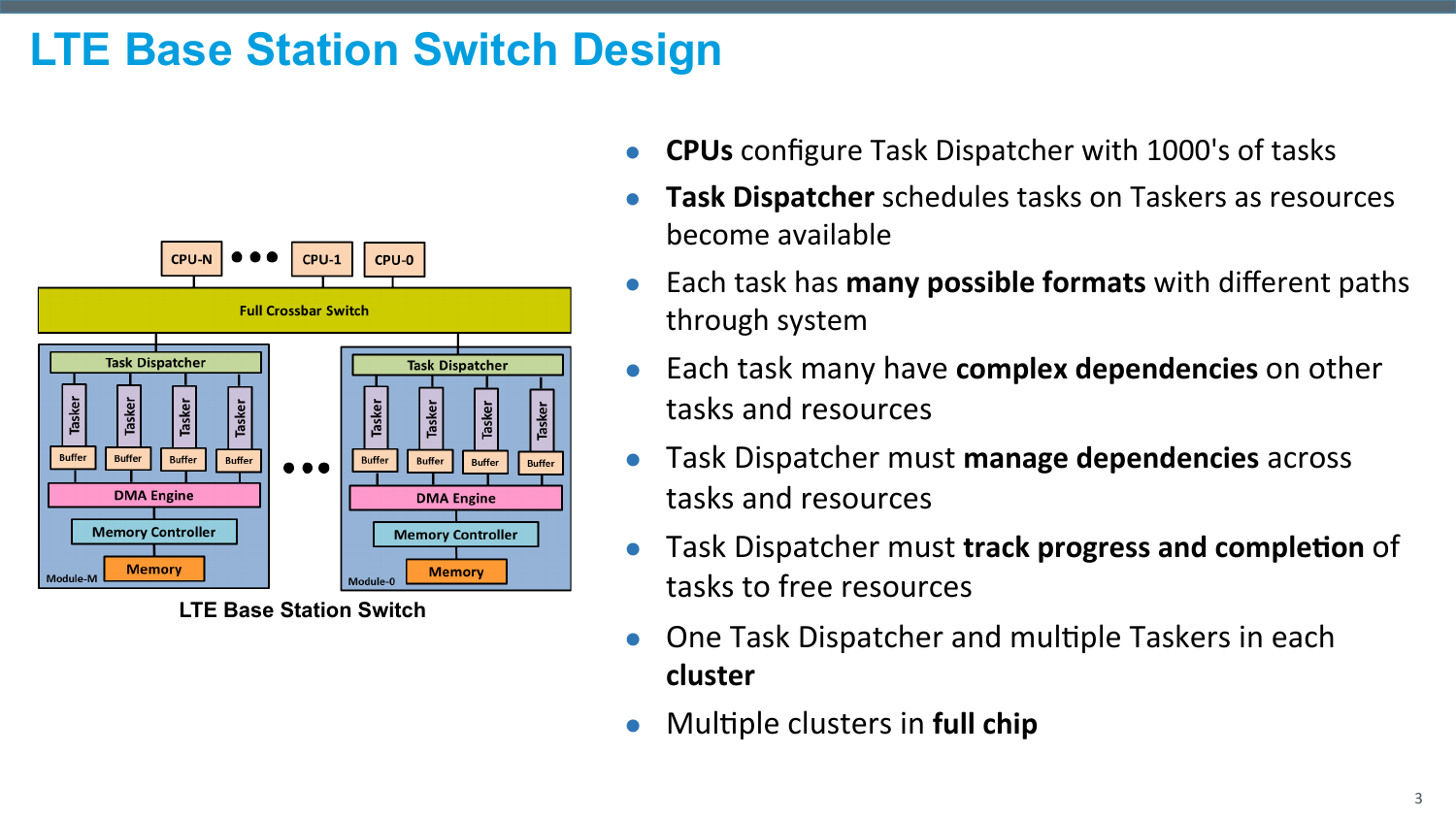# **Verification Requirements**



### **Complexity Requirements**

- **.** Individual tasks have many possible **formats** and many possible **resource** dependencies
- **.** Need to test complex dependency **scenarios** across tasks, task dispatchers and taskers
- Need to generate complex **data structures** in memory
- Need to manage memory across multiple regions
- **Task Dispatchers have complex configurations** with many variations

### **Scalability Requirements**

- Scaling of generated tests from simple to complex
- Scaling of system under test from subsystem to full-chip

#### **Portability Requirements**

- Single source of tests must run on simulation, emulation, post-silicon
- **.** Support different test case mechanics for each platform

### **Checking & Debug Requirements**

- **Automatic Generation** of self-checking tests
- **Track progress of each task through lifecycle**
- **Predict & check** results in memories and registers
- **Interactive debug** to identify and rootcause errors

#### **Coverage Requirements**

**.** Prove **coverage closure** on all use cases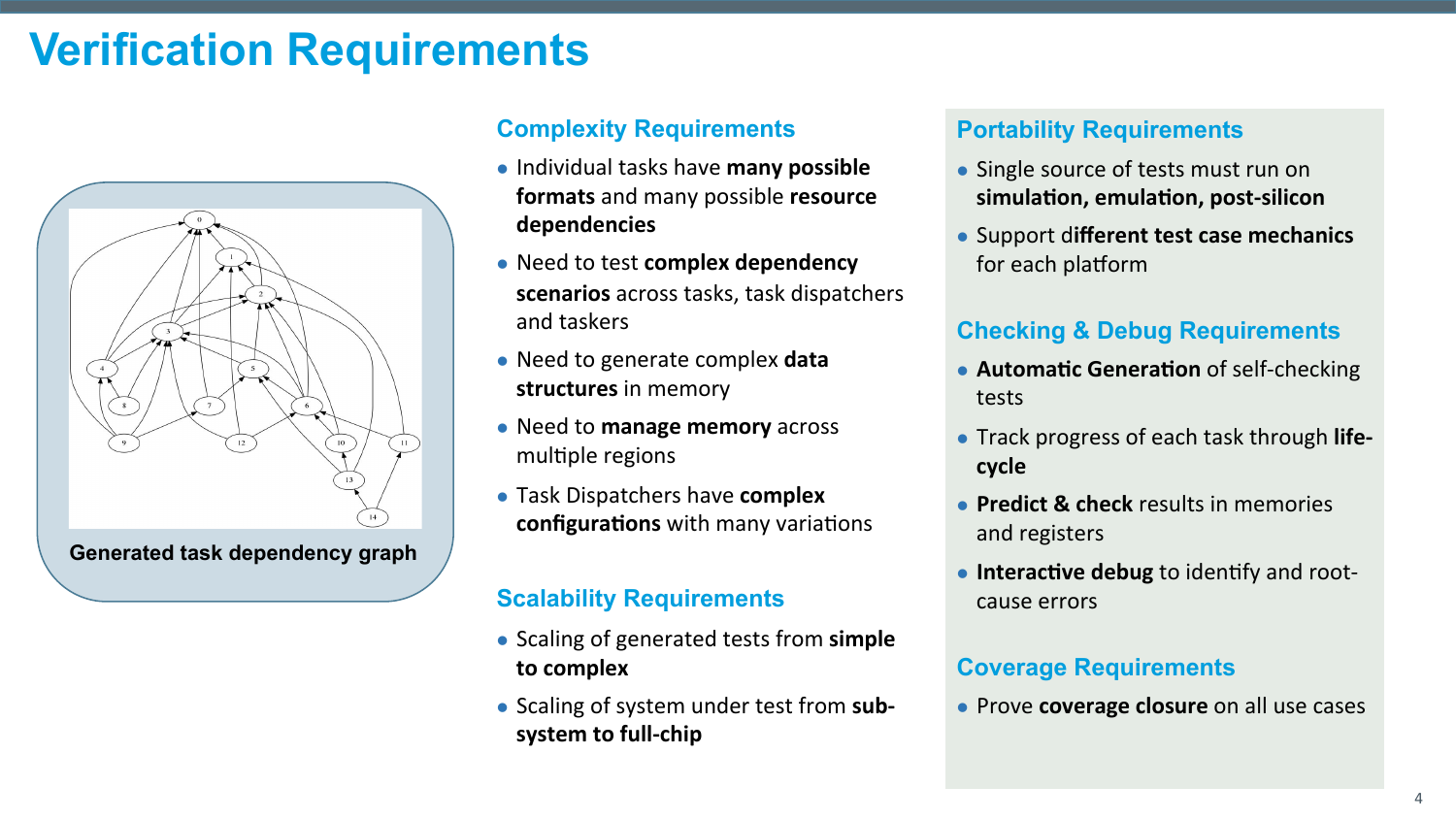# **Method**



#### **SW Driven Verification Flow**

### **Test Generation Tool**

- **.** Use Breker TrekSoC to provide scalable portable stimulus-based solution
- **Algorithmic graph-based scenario models** to capture verification space

### **Checking & Debug**

- **Automatically generated self-checking test cases**
- **.** Interactive Test Map view to identify and **root-cause errors**



**Test Map Debug View**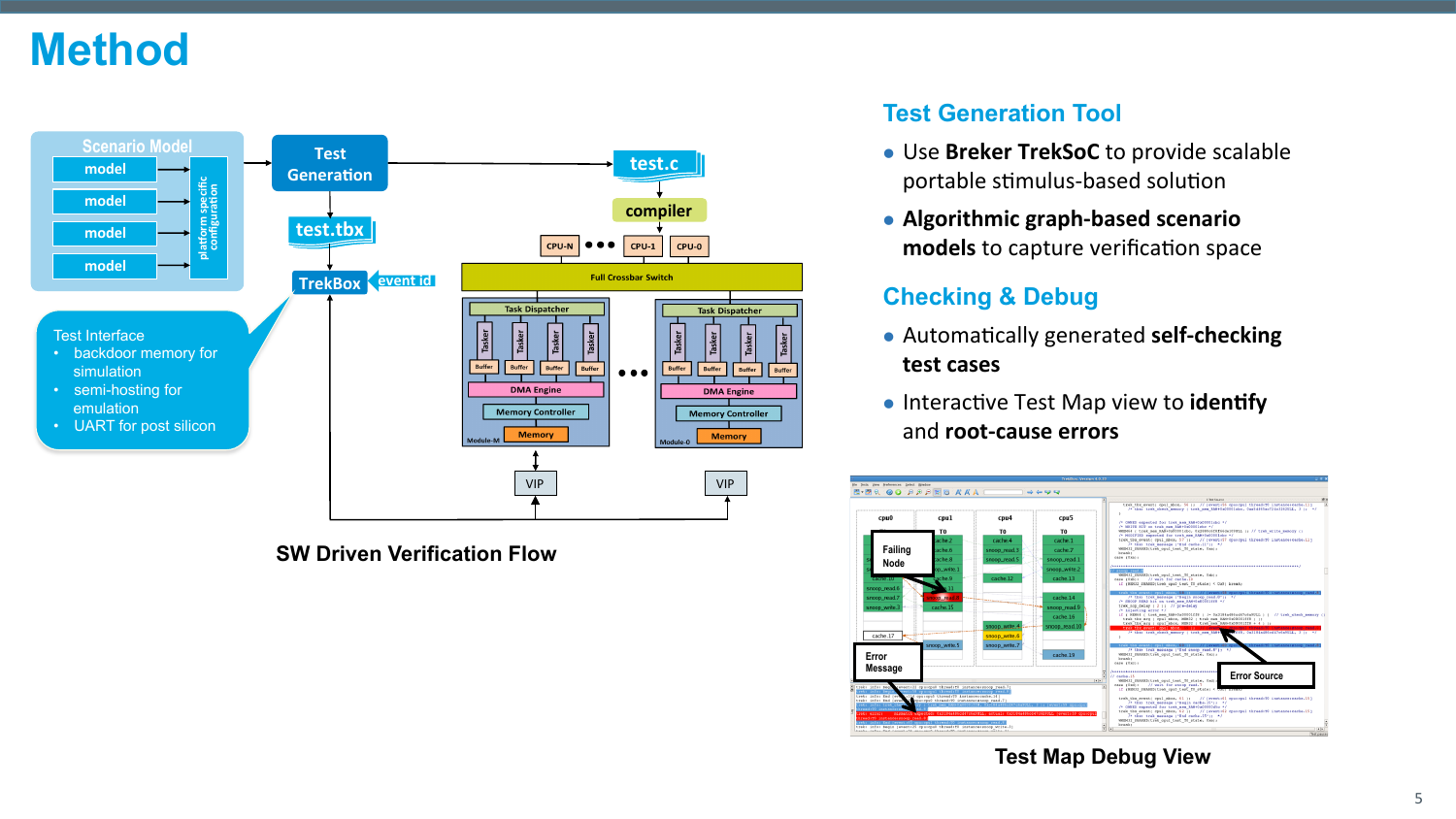# **Portable Stimulus**



**Specific Target Test Case Synthesis** 

- **Common scenario model** used at all stages of verification
- **.** Tool configured for each environment
	- Complexity of tests to generate
	- Number of CPUs, Task Dispatchers and Taskers
	- Number and size of memory regions
	- Communication mechanism between test and TrekBox